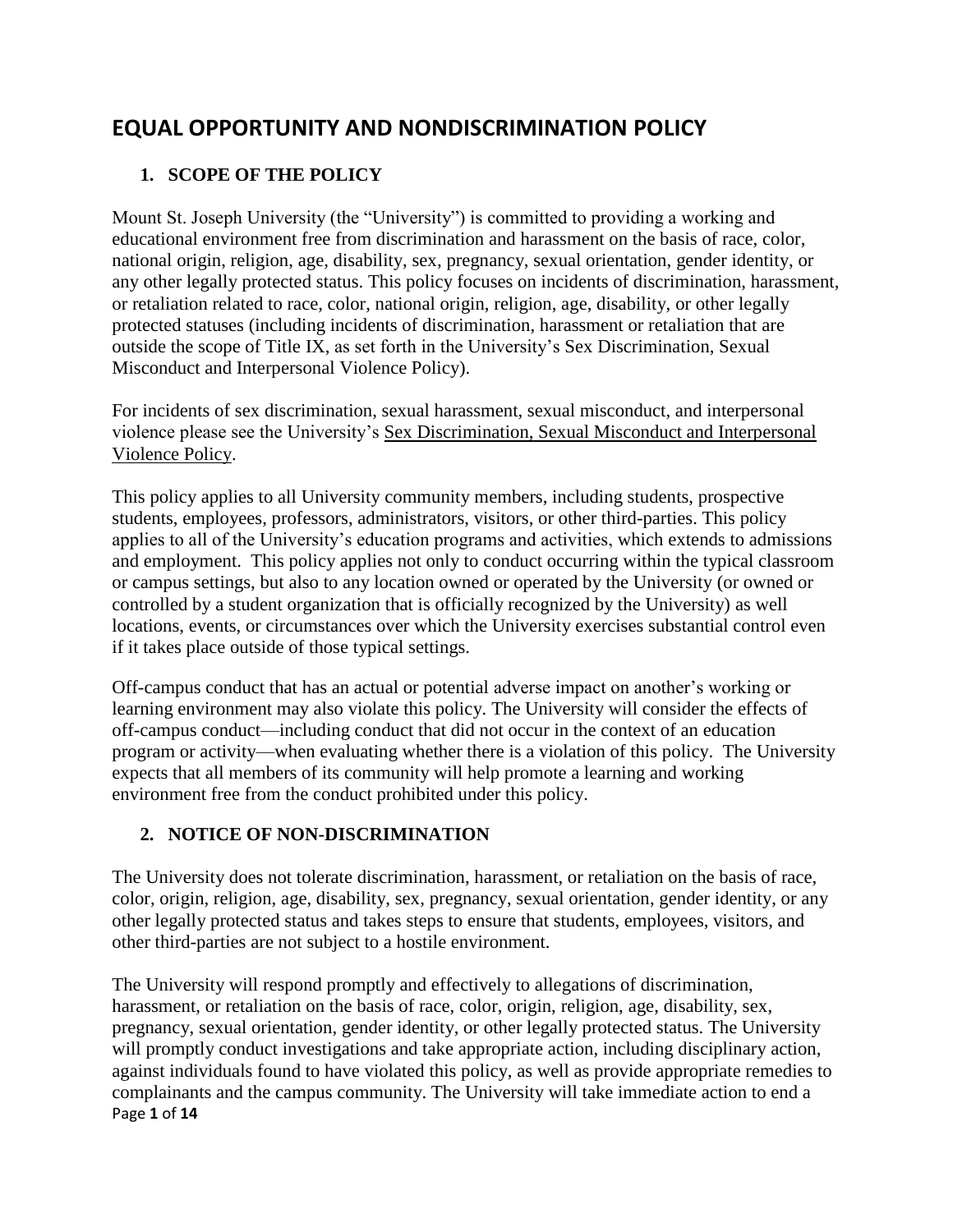hostile environment if one has been created, prevent its recurrence, and remedy the effects of any hostile environment on affected members of the campus community.

All students found in violation of this policy will be subject to disciplinary action up to and including suspension or dismissal from the University. Similarly, any employee found in violation of this policy shall be subject to disciplinary action up to and including termination of employment. Behavior that violates this policy may also violate federal, state, and/or local laws.

# **3. ANTI-HARASSMENT**

The University's prohibition against discrimination also includes harassment. Harassment of any person or group of persons, on the basis of race, color, national origin, religion, age, disability, sex, pregnancy, sexual orientation, gender identity, or any other legally protected status, is prohibited by the University.

Prohibited harassment includes any words or conduct (verbal, physical, graphic or written) directed against any person or group of persons because of their race, color, national origin, religion, age, disability, sex, pregnancy, sexual orientation, gender identity, or any other legally protected status that has the purpose or reasonably foreseeable effect of creating an **offensive**, demeaning, intimidating, or hostile environment for any person or group of persons. Such words or conduct may include, but are not limited to, epithets, slurs, negative stereotyping, demeaning depictions or treatment, and threatened or actual abuse or harm.

# **4. ANTI-RETALIATION**

The University will not tolerate any form of retaliation taken against anyone who makes a complaint of conduct prohibited by this policy or anyone who cooperates in the investigation of a complaint of conduct prohibited by this policy.

# **5. OTHER MISCONDUCT**

Inappropriate or unprofessional remarks or other conduct may be reason for intervention and/or discipline even if such misconduct does not ultimately constitute or rise to the level of unlawful discrimination, harassment, or retaliation as those terms are defined in this policy and/or by applicable law. In addition, if any student or employee is found through proceedings brought pursuant to this policy to have engaged in misconduct in violation of another University policy or standard of conduct, that student or employee will be subject to disciplinary action pursuant to policy or standard that was violated even if no violation of this policy is found.

# **6. EQUAL OPPORTUNITY OFFICE AND OFFICER**

The University has designated its Office of Human Resources as its Equal Opportunity Office. The Equal Opportunity Office is managed by the University's Director of the Office of Human Resources, Lisa Kobman, who is also the University's designated Equal Opportunity Officer. Ms. Kobman can be reached by phone at (513) 244-4979 or by email at lisa.kobman@msj.edu. The Equal Opportunity Office is the office responsible for responding to inquiries, addressing

Page **2** of **14**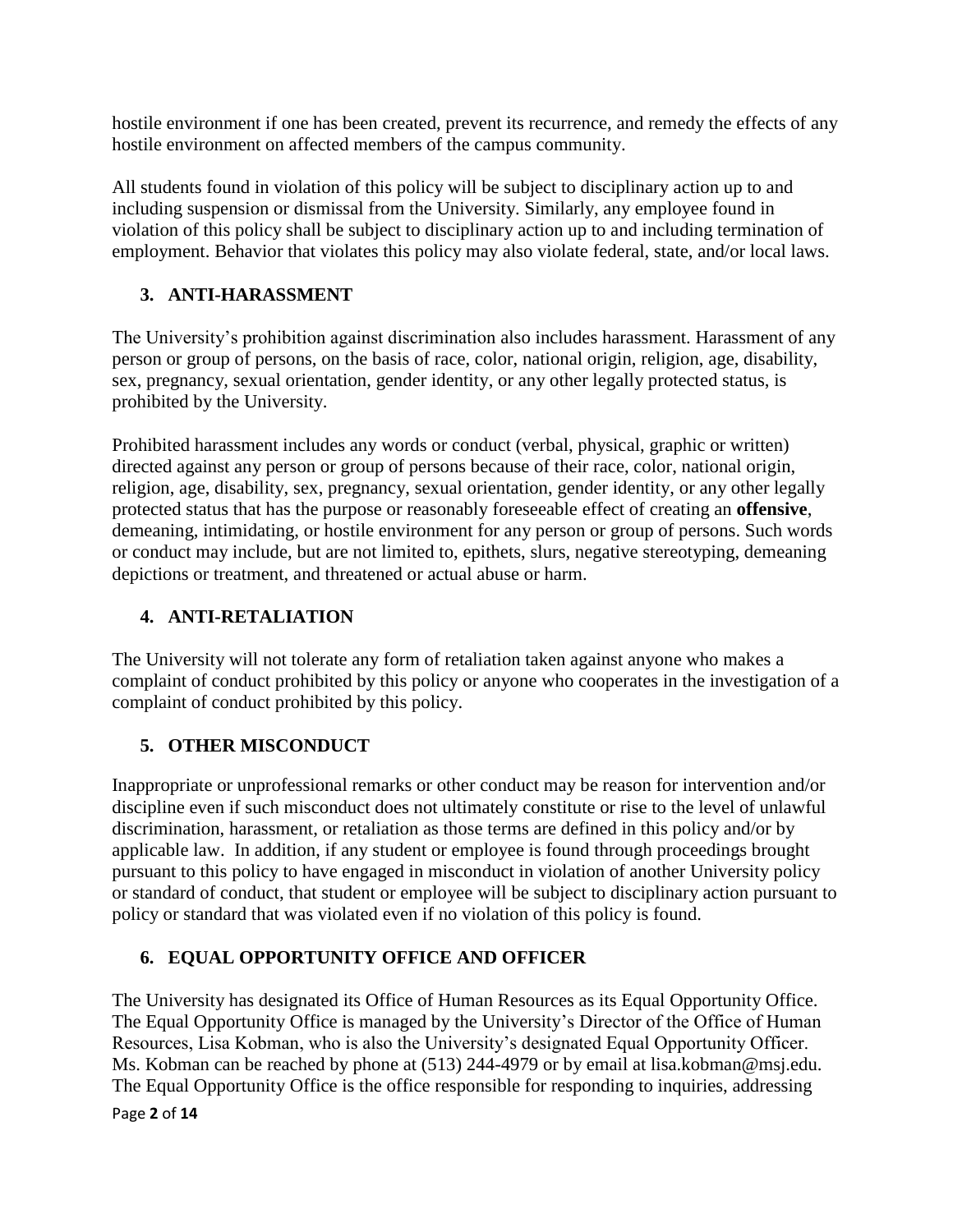complaints, and coordinating compliance with the University's responsibilities under the various federal and state civil rights laws, including but not limited to Title VI and Title VII of the Civil Rights Act of 1964, the Age Discrimination Act of 1975, and the Americans with Disabilities Act. All inquiries, issues, or complaints relating to discriminatory, harassing, or retaliatory conduct related to race, color, national origin, religion, age, disability, or another legally protected status should be directed to the Equal Opportunity Office.

For incidents of sex discrimination, sexual harassment, sexual misconduct, and interpersonal violence, please see the University's Sex Discrimination, Sexual Misconduct and Interpersonal Violence Policy for contact information for the University's Title IX Coordinator.

# **7. REPORTING**

The University encourages any student or employee who has experienced any conduct prohibited by this policy to report such conduct immediately and in accordance with the procedures detailed below. Any student or employee who has witnessed or become aware of any conduct prohibited by this policy must report such conduct immediately and in accordance with the procedures detailed below. Employees who become aware of an alleged violation of this policy are required to report such conduct immediately to the Equal Opportunity Officer/Director of the Office of Human Resources, unless there is a legal privilege of confidentiality.

While the University strongly encourages everyone to report incidents of conduct prohibited by this policy, it recognizes an alleged victim's right to decline such reporting. Nonetheless, if the University is made aware of an allegation of conduct that is prohibited by this policy, the University may have an obligation to investigate and/or take action in response to that conduct, with or without the cooperation of the alleged victim.

Upon receipt of a report to the University, the Equal Opportunity Officer will discuss availability of supportive measures with the alleged victim as well as explain the processes in this policy.

Crimes (or any conduct prohibited by this policy which a student or employee may believe is a crime) in progress should be reported immediately to the MSJ Police Department at 513-244- 4226 or dial 0 from any campus phone.

## **Reporting Discrimination, Harassment, or Retaliation**

Any student or employee who has been the victim of, witnessed, or become aware of discrimination, harassment, or retaliation on the basis of race, color, origin, religion, age, disability, or any other legally protected class (other than sex) should report such conduct to the following offices:

- Criminal report
	- o MSJ Police Department, (513) 244-4226 or dial 0 from any campus phone; additional information regarding reporting emergencies can be found on the MSJ Police Department Webpage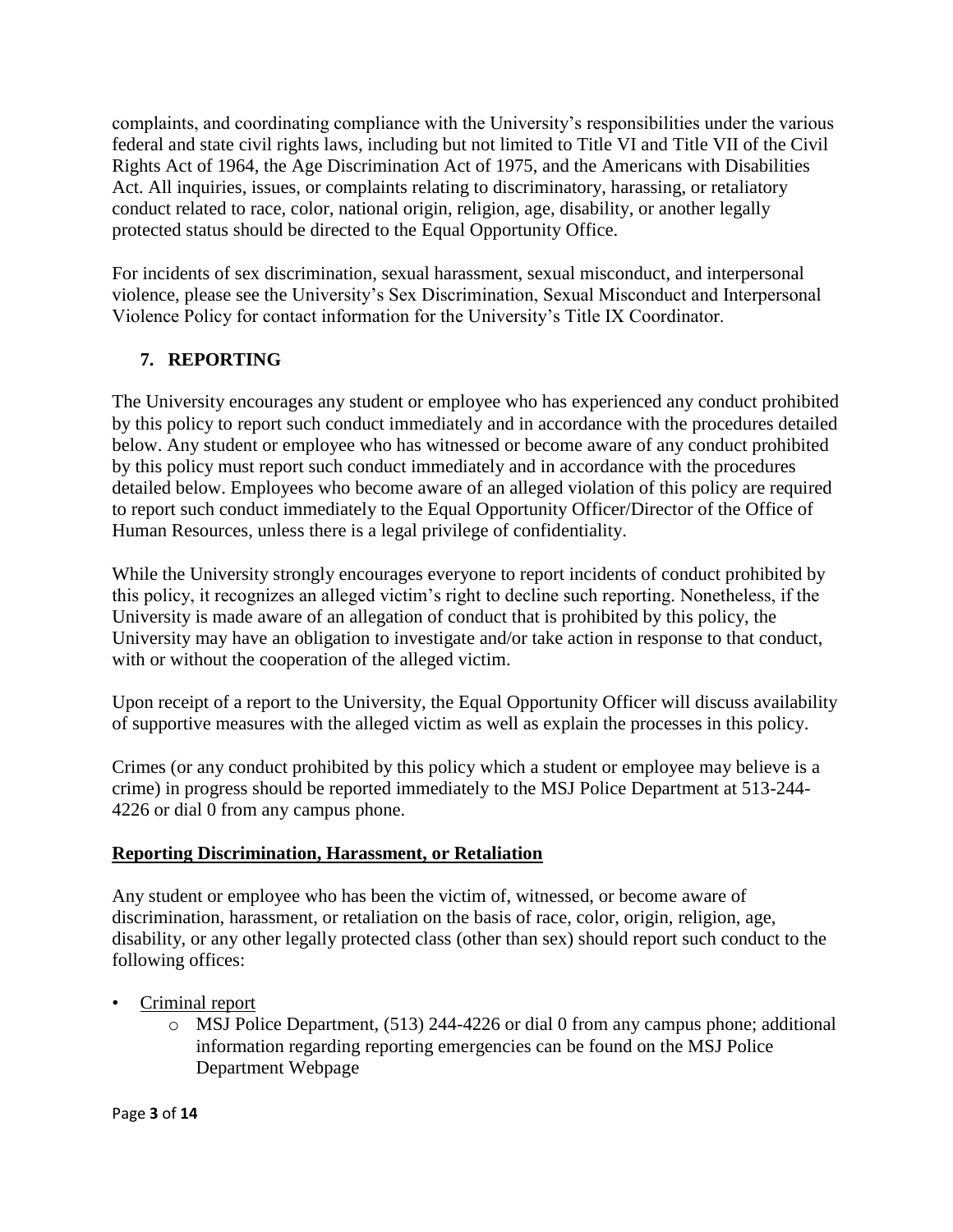- Institutional report
	- o Lisa Kobman, Equal Opportunity Officer/Director of the Office of Human Resources, (513) 244-4979, lisa.kobman@msj.edu, or submit a report/complaint Reporting Form

A student or employee may pursue either or both the institutional complaint process and the criminal process.

To report incidents of sex discrimination, sexual harassment, sexual misconduct, and interpersonal violence, please follow the reporting procedures set forth in the University's Sex Discrimination, Sexual Misconduct and Interpersonal Violence Policy.

### **Anonymous Reporting**

Reports of violations of this policy can be made anonymously by calling or texting 513-244- TIPS or emailing 244TIPS@msj.edu. These anonymous reporting options are available 24 hours a day/365 days a year.

Please note that these anonymous reporting options are not intended for any immediate safety or emergency situations. All immediate safety or emergency situations should be reported immediately to the MSJ Police Department at 513-244-4226 or dialing 0 from any campus phone.

### **Written Statement of Rights**

Any employee or student bringing forth a complaint of discrimination, harassment, or retaliation prohibited under this policy and any employee or student accused of such conduct will be provided with a written statement of their rights, reporting options, and resources.

## **Campus Security Authorities**

Reports of any type of discrimination or retaliation prohibited under this policy can also be made to any of the University's Campus Security Authorities ("CSAs"). The University has designated all employees as CSAs.

#### **Confidentiality and Support**

The University may, to the extent permitted by law, honor a request by a complainant that no investigation be pursued. Confidentiality requests should be made directly to the Equal Opportunity Officer/Director of the Office of Human Resources, Lisa Kobman, (513) 244-4979 or lisa.kobman@msj.edu.

Page **4** of **14** If a complainant requests that the University not reveal the complainant's name to the respondent and/or asks the University to not investigate a report, this may limit the University's ability to respond fully to the incident, including pursuing disciplinary action against the respondent. However, in order to ensure a safe and nondiscriminatory environment for all students or if required to report the incident by law, the University may not be able to honor a request for confidentiality. Regarding its obligation to ensure a safe and nondiscriminatory environment, a complainant's request for confidentiality will be determined after considering factors such as the seriousness of the alleged incident, the ages of the individuals involved, other complaints that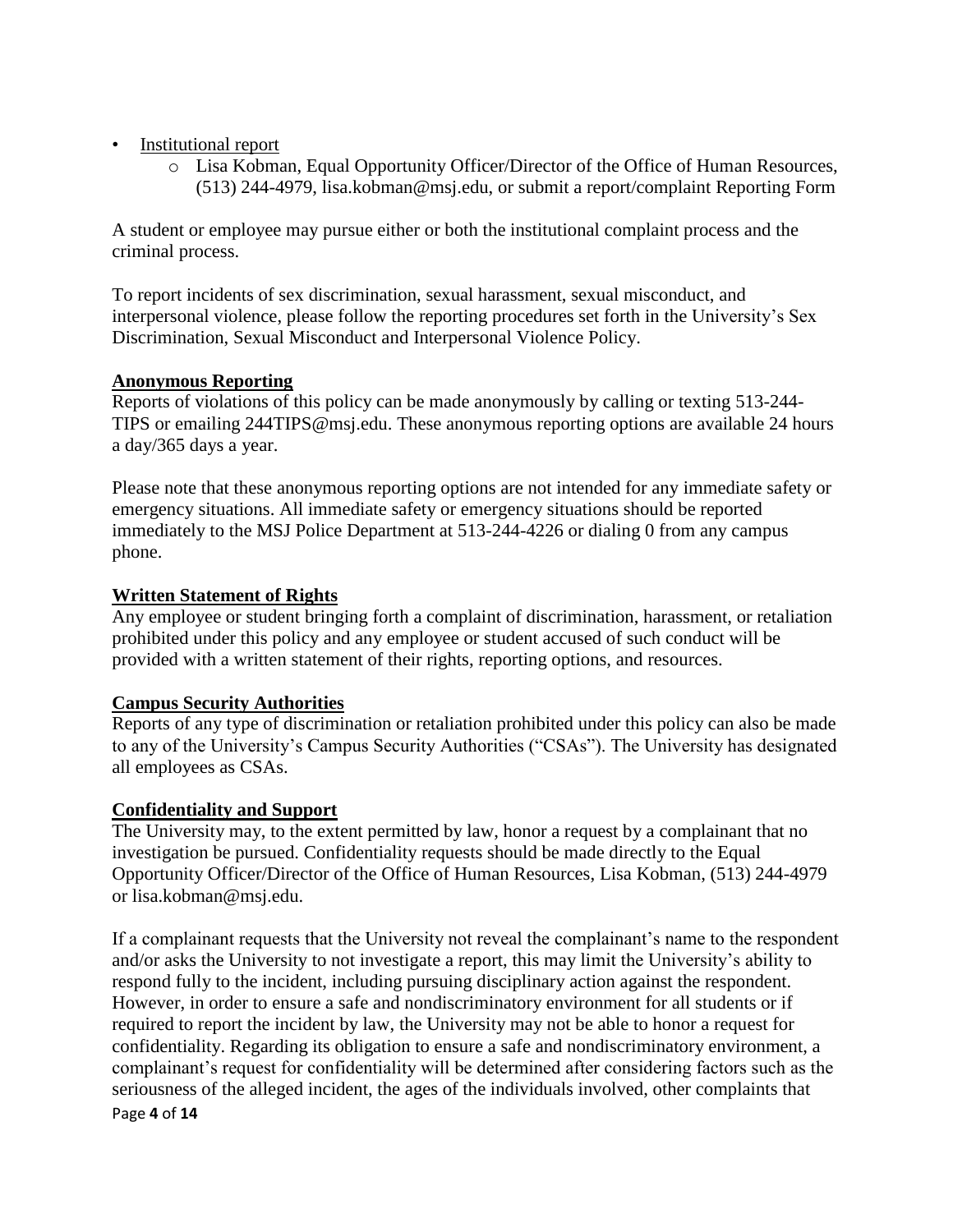may have been filed against a respondent, and a respondent's legal right to receive information maintained by the University as an education record.

Additionally, the University has a duty to complete certain publicly available recordkeeping, including reporting and disclosing information about certain crimes pursuant to a federal law known as the Jeanne Clery Disclosure of Campus Security Policy and Campus Crime Statistics Act (the "Clery Act"). The University is also obligated to issue timely warnings of crimes enumerated in the Clery Act occurring within relevant geography that represent a serious or continuing threat to students and employees, except in those circumstances where issuing such a warning may compromise current law enforcement efforts or when the warning itself could potentially identify the reporting individual. Duties under the Clery Act will not require the University to report or disclose a complainant's personally identifying information.

Further, there may be situations where disclosing some information about a complainant (or respondent) is necessary to provide a safe and non-discriminatory environment and/or to provide any supportive measures. For allegations of conduct related to discrimination, harassment, or retaliation on the basis of race, color, origin, religion, age, disability, or any other legally protected class, the Equal Opportunity Officer/Director of the Office of Human Resources will determine what information about an individual needs to be disclosed and to whom this information will be disclosed. Unless extenuating circumstances exist, the individual will be informed before sharing personally identifying information that the University believes is necessary to provide a safe and non-discriminatory environment and/or to provide any supportive measures.

If a student or employee tells a Campus Security Authority ("CSA") about a criminal incident that was not reported to the MSJ Police Department, the CSA is required to report the information to the MSJ Police Department.

Students may seek support from the University's Wellness Center MSJ Wellness Center. Counselors and/or licensed health care professionals such as nurses and physicians are available to students through the Wellness Center. These trained professionals can provide students with counseling, information, and support in a confidential setting. Information shared by a student with a confidential resource at the University will not be disclosed to anyone else, including the University, except under limited circumstances. Incidents reported to a confidential resource will not be included in the University's annual crime statistics. These confidential resources available at the Wellness Center will not share information about a student (including whether that individual has received services) without the student's express permission, unless there is a continuing threat of serious harm to the individual patient/client or to others or there is a legal obligation to reveal such information. These support service providers are also available to help a student make a report to the University.

Page **5** of **14** For employees, support from healthcare professionals may be available through the TriHealth Employee Assistance Program (EAP). The EAP is a benefit provided to all full-time and pro rata faculty and full-time, pro rata, and benefit-eligible part-time staff and members of their immediate households. The EAP may provide employees with assessment, short-term counseling, referral and follow up services. All EAP services are offered to eligible faculty, staff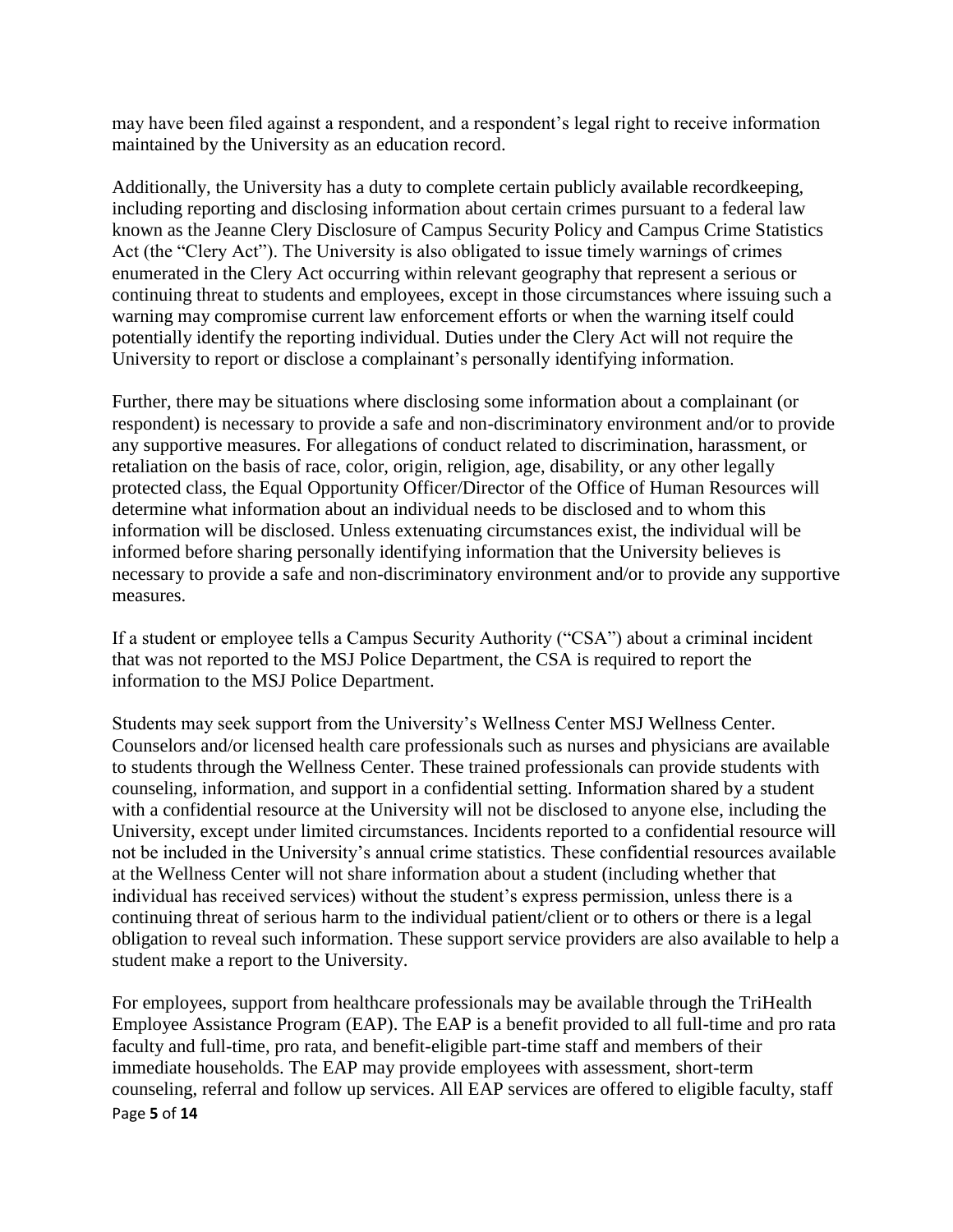and household members free of charge. The TriHealth EAP can be contacted at (513) 891-1627, at 1-800-642- 9794, or at www.TriHealthEAP.com. Information shared by an employee with a confidential resource through the EAP will not be disclosed to anyone else, including the University, except under limited circumstances. Incidents reported to a confidential resource through the EAP will not be included in the University's annual crime statistics. These confidential resources available through the EAP will not share information about an employee (including whether that individual has received services) without the employee's express permission, unless there is a continuing threat of serious harm to the individual patient/client or to others or there is a legal obligation to reveal such information.

An alleged victim is encouraged to make a report even if the alleged victim is not seeking disciplinary action against the respondent. The University will make every effort to respect a complainant's autonomy in determining how to proceed. Supportive measures and resources are always available to an alleged victim regardless of the chosen course of action. Receiving a report of an incident permits the University to keep records of reported incidents and determine the appropriate response and the potential need to alert the University community to potential danger. Reported incidents will also be included in the University's annual crime statistics as required.

#### **Supportive Measures**

As appropriate, the Equal Opportunity Officer/Director of the Office of Human Resources will provide supportive measures to the complainant and the respondent. Supportive measures include non-disciplinary, non-punitive individualized services offered as appropriate, as reasonably available, and without fee or charge to the complainant or the respondent before or after the filing of a formal complaint or where no formal complaint has been filed. Such measures are designed to restore or preserve equal access to the University's education program or activity without unreasonably burdening the other party, including measures designed to protect the safety of all parties or the University's educational environment, or deter conduct in violation of this policy.

Supportive measures may include but are not limited to counseling, extensions of deadlines or other course-related adjustments, modifications of work or class schedules, campus escort services, mutual restrictions on contact between the parties, changes in work or housing locations, leaves of absence, increased security and monitoring of certain areas of the campus, and other similar measures.

The Equal Opportunity Officer/Director of the Office of Human Resources will be responsible for coordinating effective implementation of supportive measures. Individuals requesting additional supportive measures or experiencing difficulty with a violation of supportive measures that have been approved should immediately contact the Equal Opportunity Officer/Director of the Office of Human Resources. The University will maintain as confidential any supportive measures provided to the complainant or respondent, to the extent that maintaining that confidentiality would not impair the ability of the University to provide the supportive measures.

Page **6** of **14** An individual may also consider seeking a protection or restraining order through a court of law. A protection or restraining order is a temporary order intended to help provide safety and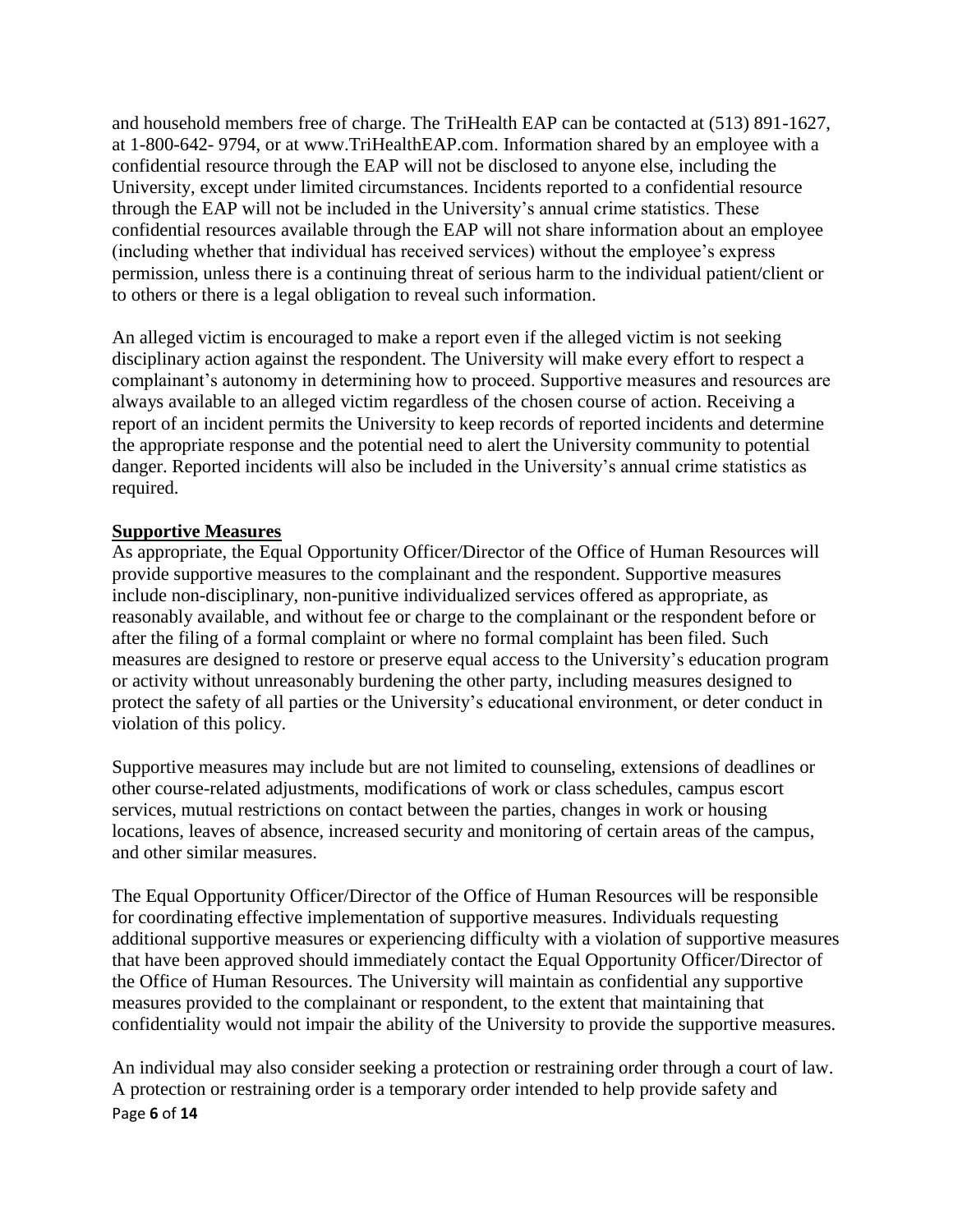protection from another individual. If you have a protection or restraining order against someone and that person violates the order in any way, law enforcement may be able to arrest that person and charge that person with a violation of the order. If needed and to the extent possible, the University will provide assistance in obtaining a protection order. To the extent possible, any such protective measures will be confidential. Please contact the Equal Opportunity Officer/Director of the Office of Human Resources for more information about these protective measures, including for contact information for law enforcement agencies and/or the prosecutor's office.

### **Other Available Resources**

Any complainant and respondent will be notified upon request regarding medical, counseling, victim advocacy, support, respondent advisor support, legal assistance, visa and immigration assistance, student financial aid assistance, and pastoral resources available through the University or through external referral sources.

#### **Good Samaritan/Amnesty Policy**

The University values a safe environment conducive to learning and is committed to ensuring the safety and well-being of each student and employee. The University is also committed to providing guidance so that all members of the University community develop a responsible approach to social challenges, including whether to use alcohol, how to do so in moderation, and how to comply with local, state, and federal laws governing alcohol consumption. Additionally, the University encourages reporting of conduct prohibited by this policy and seeks to remove any barriers to making a report. The University recognizes that an individual who has been drinking alcohol or using drugs at the time of an incident may be hesitant to make a report and/or file a formal complaint because of potential consequences for his/her own conduct. An individual that reports conduct prohibited by this policy, either on his/her own behalf or as a witness, will not be subject to disciplinary action by the University for the individual's own personal consumption of alcohol or drugs at or near the time of the incident, provided that any such violation did not and does not place the health or safety of any other person at risk.

## **Emergency Removal and Administrative Leave**

The University may remove a respondent from the University's education programs and activities on an emergency basis where, after undertaking an individualized safety and risk analysis, the University determines that an immediate threat to the physical health or safety of any student or other individual arising from the alleged violation(s) of this policy justifies removal. If the University makes such a determination, it will notify the respondent in writing and provide the respondent an opportunity to immediately challenge that decision.

The University retains full discretion to place a non-student employee respondent on administrative leave during the pendency of the resolution process.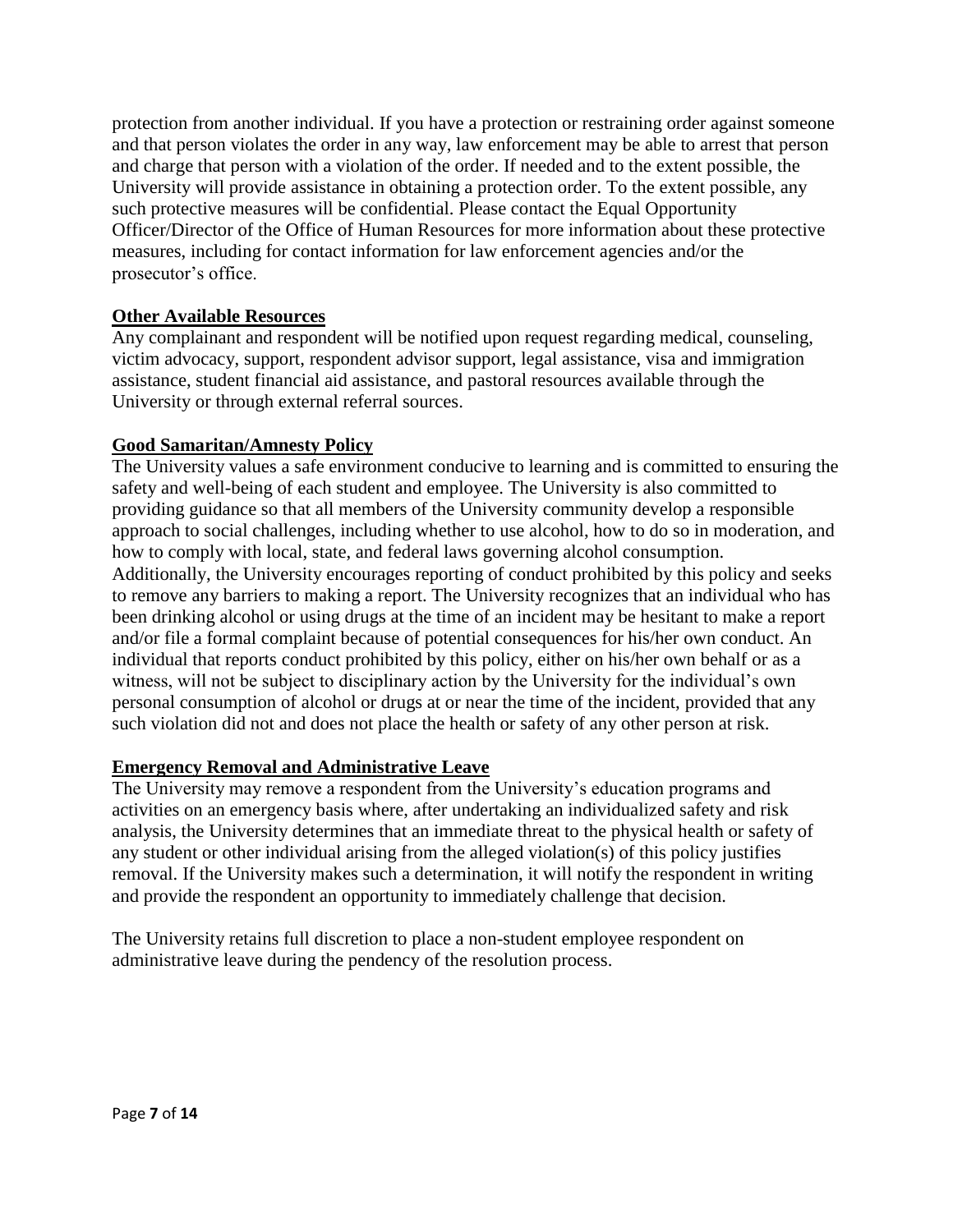## **8. INVESTIGATORY PROCEDURES**

## **Criminal Complaints**

Criminal complaints follow criminal processes which may include a police investigation, a referral to the Hamilton County Prosecutor's Office, and/or the criminal court system for resolution.

### **Institutional Reports and Complaints**

The University's investigation of reports and/or "formal" institutional complaints of policy violations is different and separate from a criminal complaint investigation by any law enforcement agency. An ongoing law enforcement investigation does not relieve the University of its obligation to investigate allegations of conduct prohibited by this policy. In cases involving potential criminal conduct, University personnel must determine, consistent with federal, state, and local law, whether appropriate law enforcement agencies or other authorities should be notified. Conduct may constitute a violation of this policy and result in disciplinary action by the University even if a law enforcement agency and/or court of law determines that the conduct did not constitute a crime.

If the MSJ Police Department receives a report/complaint of conduct potentially in violation of this policy, the MSJ Police Department will notify the Equal Opportunity Officer/Director of the Office of Human Resources.

In the event that an alleged victim or a third party reports conduct potentially or allegedly in violation of this policy to the MSJ Police Department or the Equal Opportunity Officer/Director of the Office of Human Resources, the Equal Opportunity Officer/Director of the Office of Human Resources will discuss with the alleged victim the option of filing a "formal" institutional complaint. Such a complaint is a document that is written and signed (physically, digitally, or by some other means that sufficiently identifies the author) by the complainant which alleges a violation of this policy and seeks a formal University investigation of the incident(s). The institutional complaint should include as much detail as the complainant can recall about the incident(s) as well as any evidence the complainant believes will support the allegations in the institutional complaint. While filing an institutional complaint will provide the University the best opportunity to fully and thoroughly investigation the alleged conduct, filing an institutional complaint is not required nor is it a prerequisite to the University proceeding with an investigation into the alleged conduct.

In the event that an alleged victim(s) declines to submit a report or file a "formal" institutional complaint and in order to ensure a safe and non-discriminatory working and educational environment, the Equal Opportunity Officer/Director of the Office of Human Resources retains the discretion to file an institutional complaint where the Equal Opportunity Officer/Director of the Office of Human Resources determines that an investigation is necessary to ensure a safe, equitable, and non-hostile work and/or educational environment. When the Equal Opportunity Officer/Director of the Office of Human Resources files an institutional complaint, the Equal Opportunity Officer/Director of the Office of Human Resources does not then become a complainant or a party to the resolution process.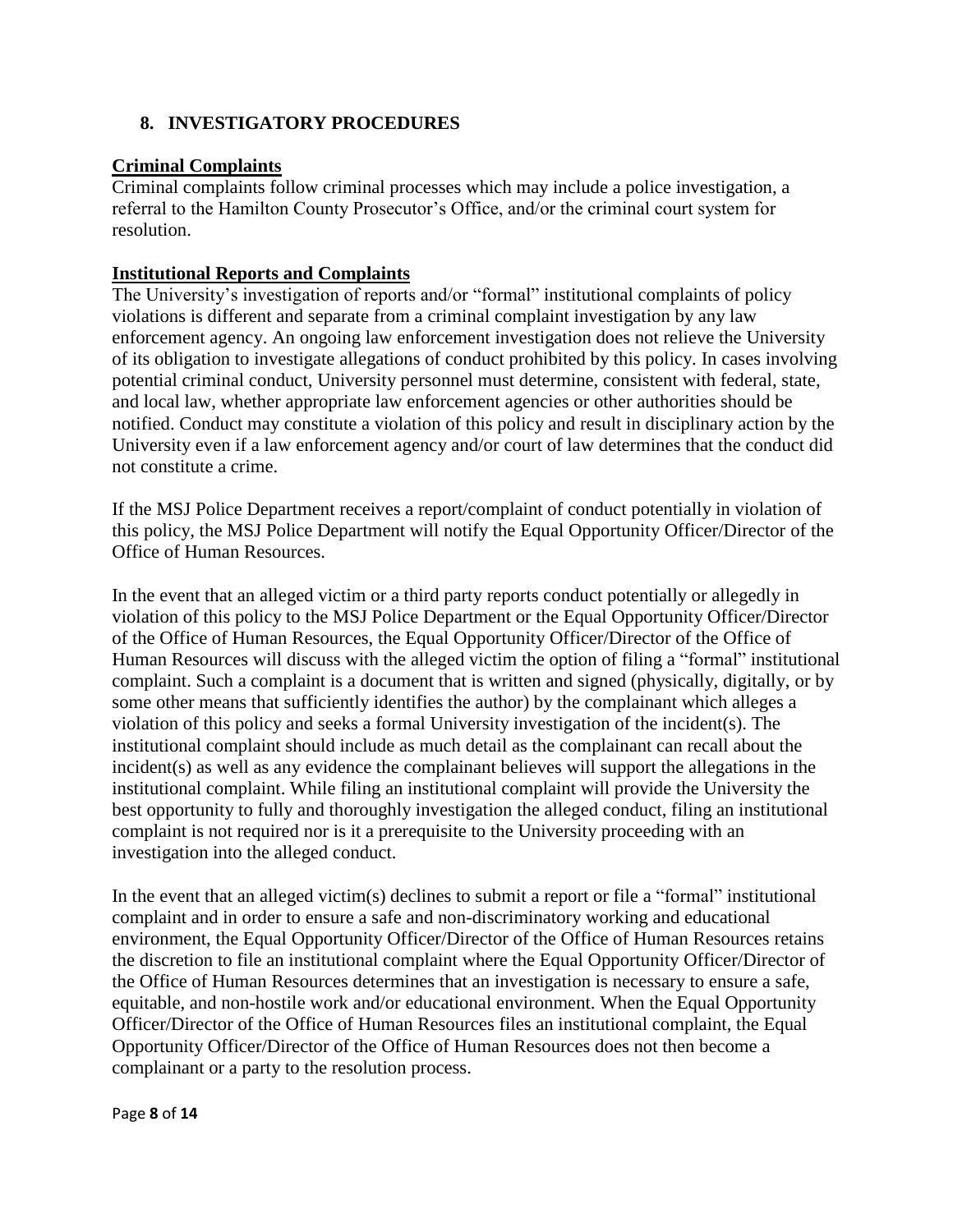All individuals accused of a violation of this policy (i.e., respondents) are presumed to be not responsible for the alleged conduct unless and until a determination regarding responsibility is made via the process set forth in this policy.

## **Informal Resolution of Institutional Complaints**

In appropriate circumstances, and with the voluntary, written consent of the complainant and respondent, the Equal Opportunity Officer/Director of the Office of Human Resources may attempt informal methods to resolve a report or an institutional complaint without the need for additional proceedings. When informal resolution is pursued, the Equal Opportunity Officer/Director of the Office of Human Resources will provide written notice to the complainant and respondent regarding (1) the allegations; (2) the voluntary nature of the informal resolution process and the availability of a formal investigation at all times; and (3) any consequences resulting from participating in the informal resolution process, including the records that will be maintained or could be shared. The objective of the informal process will be to resolve the report or institutional complaint to the mutual satisfaction of the parties involved, if possible.

If the informal resolution process is attempted, efforts will be made to conclude it within twentyone (21) days of when the parties submit their voluntary, written consent to participate in the process.

# **Formal Resolution of Institutional Complaints**

In instances where informal methods of resolution are inappropriate or declined, a formal investigation will be conducted.

While all investigations will vary due to the individual circumstances surrounding the particular report and/or institutional complaint, formal investigations under this policy will typically involve the following:

- 1. Initial Review: Preliminary review of any report/complaint by the Equal Opportunity Officer/Director of the Office of Human Resources to determine whether, on its face, a violation of the policy is alleged and a formal investigation is needed.
- 2. Equal Opportunity Officer Notice: If a violation of the policy is alleged, the Equal Opportunity Officer/Director of the Office of Human Resources will provide written notice to the complainant and respondent within seven (7) days of the Initial Review. Written notice will include the known details of the report and/or a copy of the institutional complaint, identification of the policy section(s) alleged to have been violated, the statement of rights under this policy, notice of the procedures under this policy, notice of potential sanctions, a statement that the respondent is presumed not responsible and a determination regarding responsibility will be made at the conclusion of the process set forth in this policy, a statement informing the parties that they can request to inspect and review evidence, and a statement informing the parties that the University's code of conduct prohibits knowingly making false statements or knowingly submitting false information to the University.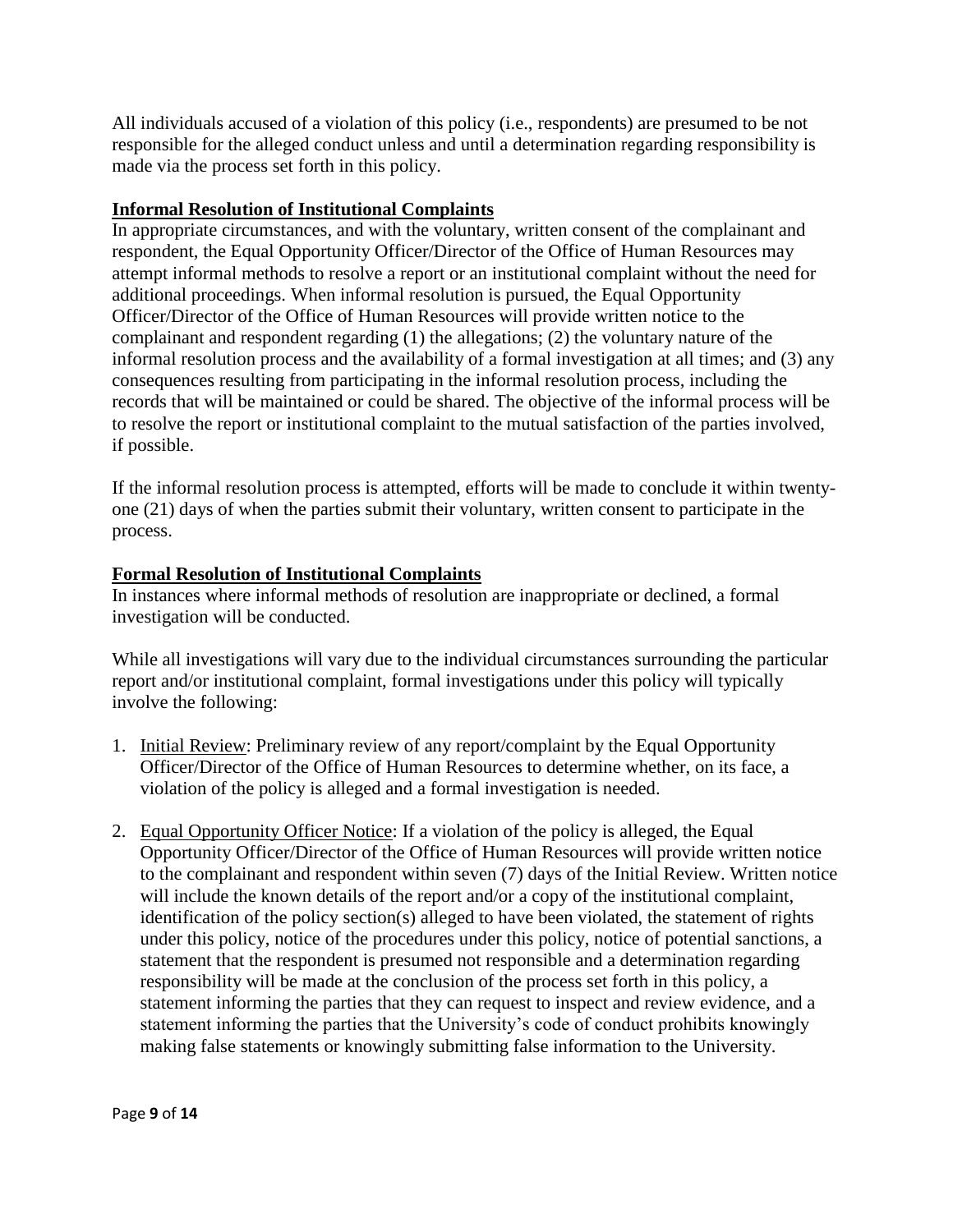- 3. Equal Opportunity Team Assignment: Formal investigations are coordinated by the Equal Opportunity Officer/Director of the Office of Human Resources. The Equal Opportunity Officer/Director of the Office of Human Resources will assign University employees who are trained to conduct each stage of the formal investigation process. The Equal Opportunity Team Members consist of University employees trained in the areas of antidiscrimination laws and regulations, investigations, adjudication processes, appeal processes and the University's policy. Along with the Equal Opportunity Officer Notice, the Equal Opportunity Officer/ Director of the Office of Human Resources will send a written "Initial Equal Opportunity Team Assignment" to the complainant(s) and respondent(s), which will include the names of the Equal Opportunity Team Members assigned to the particular report/institutional complaint and each Equal Opportunity Team Member's assigned role, as follows:
	- Equal Opportunity Investigator(s) (more than one member may be assigned)
	- Equal Opportunity Appellate Official(s) (more than one member may be assigned)
	- Alternate (one member, in the event that any assigned Equal Opportunity Team Member becomes unavailable)

Before assigning someone to the Equal Opportunity Team, the Equal Opportunity Officer/ Director of the Office of Human Resources will assess the individual for a potential conflict of interest, bias, or prejudice. If any complainant and/or a respondent believes that any Equal Opportunity Team Member assigned to the particular report/institutional complaint has a conflict of interest, bias or prejudice, the party must contact the Equal Opportunity Officer/Director of the Office of Human Resources in writing no more than seven (7) days (excluding University holidays) of receiving the Initial Equal Opportunity Team Assignment with an explanation of the Equal Opportunity Team Member's alleged conflict of interest, bias, or prejudice (a "Conflict of Interest Notice"). In the event that the Equal Opportunity Officer/Director of the Office of Human Resources timely receives a Conflict of Interest Notice, the Equal Opportunity Officer/Director of the Office of Human Resources will make any substitutions the Equal Opportunity Officer/Director of the Office of Human Resources deems appropriate.

Similarly, if an assigned Equal Opportunity Team Member believes that the particular report/complaint poses a conflict of interest for the individual or the Equal Opportunity Team Member believes he or she has any sort of bias/prejudice that cannot be set aside, the Equal Opportunity Team Member will contact the Equal Opportunity Officer/Director of the Office of Human Resources immediately and the Equal Opportunity Officer/Director of the Office of Human Resources will make any substitutions the Equal Opportunity Officer/Director of the Office of Human Resources deems appropriate.

After the Conflict of Interest Notice period has passed, the Equal Opportunity Officer/ Director of the Office of Human Resources will send a written "Final Equal Opportunity Team Assignment" to the complainant(s) and respondent(s).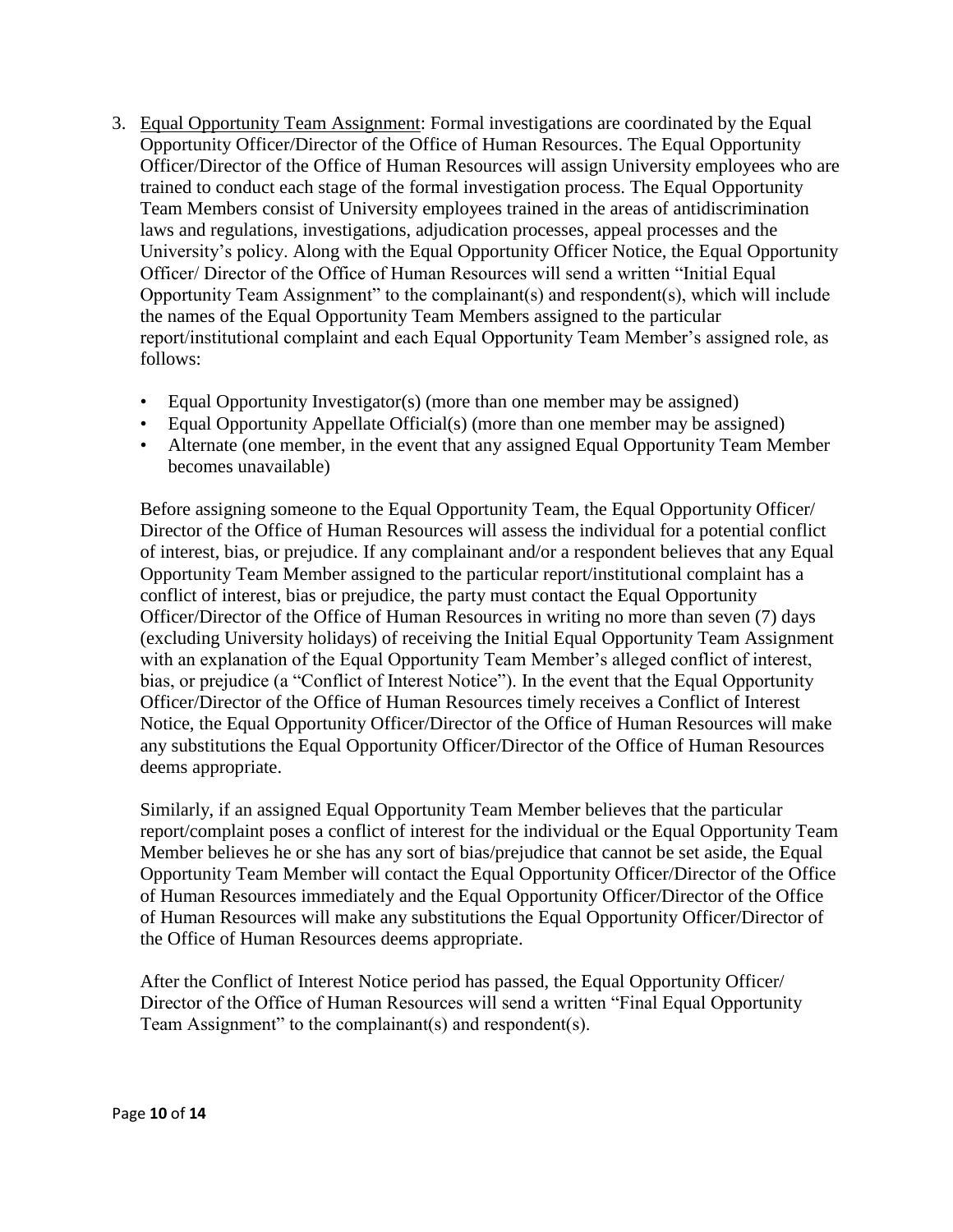- 4. Interviews: The Equal Opportunity Investigator(s) will conduct interviews of the complainant(s), the respondent(s), and any witnesses identified by those parties. The respondent(s) shall be provided a copy of any written report/institutional complaint or otherwise informed of the substance of any complainant's allegations. Similarly, the complainant(s) shall be provided with a copy of any written response provided by a respondent or otherwise informed of the substance of any respondent's response to the allegations.
- 5. Consideration of Evidence by Equal Opportunity Investigator(s): The Equal Opportunity Investigator(s) will attempt to gather and examine relevant documents or evidence (e.g., law enforcement investigatory records, student and/or personnel files, etc.). Both the complainant and respondent will be asked to provide a list of possible witnesses as well as any written or physical evidence (e.g., text messages, social media postings, emails, photos, medical records, etc.) that they wish to be considered by the Equal Opportunity Investigator(s).

 Neither the complainant nor the respondent has a burden of proof. Rather, the University has the burden of proof and the burden of gathering evidence. However, the University's ability to obtain relevant information and evidence will turn on the willingness of the parties and/or witnesses to engage in the investigatory process. And access to medical records or other sensitive or confidential documents can often only be obtained with the person's voluntary, written consent. No party will be restricted in his/her ability to discuss the allegations under investigation or to gather and present relevant evidence. Complainants and respondents, as well as their advisors, are entitled to and will be provided an opportunity to inspect and review the same information and evidence. This includes evidence directly related to the allegations that the University may not intend to rely on in determining responsibility as well as any inculpatory or exculpatory evidence whether obtained from a party or other source.

6. Review of Evidence by the Parties: Complainants and respondents, as well as their advisors, are entitled to and will be provided an opportunity to inspect and review the same information and evidence. This includes any information, evidence, or allegation learned as a result of the Equal Opportunity Investigator(s)'s investigation into the formal complaint.

Prior to completion of the Investigation Report with Determination(s), the Equal Opportunity Investigator(s) will send to each party and the party's advisor, if any, the evidence gathered during the investigation for the party's review. The evidence will be delivered in an electronic format that restricts the parties and advisors from downloading or copying the evidence. The parties will have ten (10) days to submit written responses to the Equal Opportunity Investigator(s) for consideration prior to completion of the Investigation Report with Determination(s).

Page **11** of **14** 7. Prepare and Distribute an Investigation Report With Determination(s): Within twenty-one (21) days after receiving the parties' written responses, if any, the Equal Opportunity Investigator(s) shall prepare and distribute to all parties an Investigation Report With Determination(s).The Equal Opportunity Investigator(s) will use a preponderance of the evidence (i.e., "more likely than not") standard to determine whether or not an alleged policy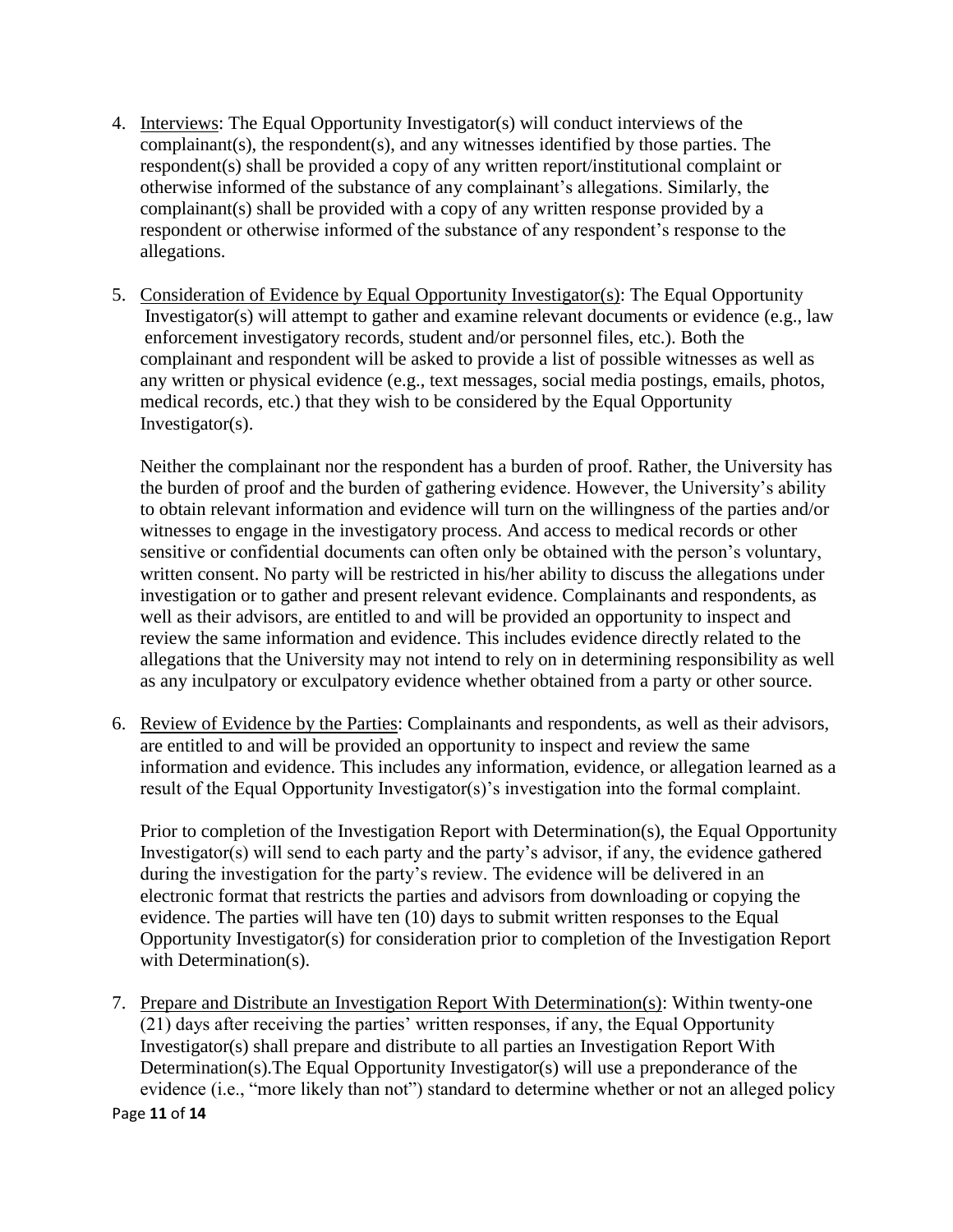violation occurred. The Investigation Report with Determination(s) will include  $(1)$  a summary of the interviews conducted and the relevant evidence gathered; (2) identification of the policy section(s) alleged to have been violated; (3) a description of the procedural steps taken from the receipt of the complaint through the determination; (4) findings of facts supporting the determination; (5) conclusions regarding the application of the policy section(s) to the factual determinations reached by the Equal Opportunity Investigator(s); (6) a statement of the result and rationale as to each allegation, including a determination regarding responsibility; (7) a recommendation on any discipline or sanctions to be imposed, if any; (8) a recommendation as to remedies provided to the complainant, if any; and (9) the procedures and permissible bases for the parties to appeal. The Equal Opportunity Investigator(s) may consider prior policy violations, among other things, when considering the level of recommended discipline or sanctions. Any determinations contained in the Investigation Report with Determination(s), including recommended sanctions or discipline, are final unless a timely appeal is submitted under this policy. If an appeal is timely submitted, any recommended sanctions or discipline will be stayed until resolution of the appeal process.

Any complainant and respondent has a right to be accompanied by one advisor or support person of the individual's choosing during any interview or meeting with the Equal Opportunity Investigator(s). The advisor or support person is permitted to provide support, not advocate for the party or impede the investigation. All parties will be provided written notice of the date, time, location, participants, and purpose of all interviews or other meetings, with sufficient time for the party to prepare to participate.

Efforts will be made to complete a formal investigation and prepare and distribute the Investigation Report with Determination(s) within sixty (60) days of receiving the initial report/complaint.

# **9. APPEAL**

After the Equal Opportunity Investigator(s) provides the parties with the Investigation Report with Determination(s), the parties will have seven (7) days (excluding University holidays) to submit a written appeal to the assigned Equal Opportunity Appellate Official(s).

The five grounds of appeal include: (1) insufficient evidence to support the determination(s); (2) new evidence that was not reasonably available at the time the determination was made and that could affect the outcome of the matter; (3) procedural irregularity that affected the outcome of the matter; (4) the Equal Opportunity Officer/Director of the Office of Human Resources and/or the Equal Opportunity Investigator(s) had a conflict of interest or bias for or against complainants or respondents generally or the individual complainant or respondent that affected the outcome of the matter; and (5) the discipline/sanction is substantially disproportionate to the Equal Opportunity Investigator(s)'s determination(s).

Page **12** of **14** If either party timely appeals, the other party will have seven (7) days (excluding University holidays) from receipt of a copy of the appeal to submit a written opposition to the Equal Opportunity Appellate Official(s). Upon receipt of the written opposition or the passing of the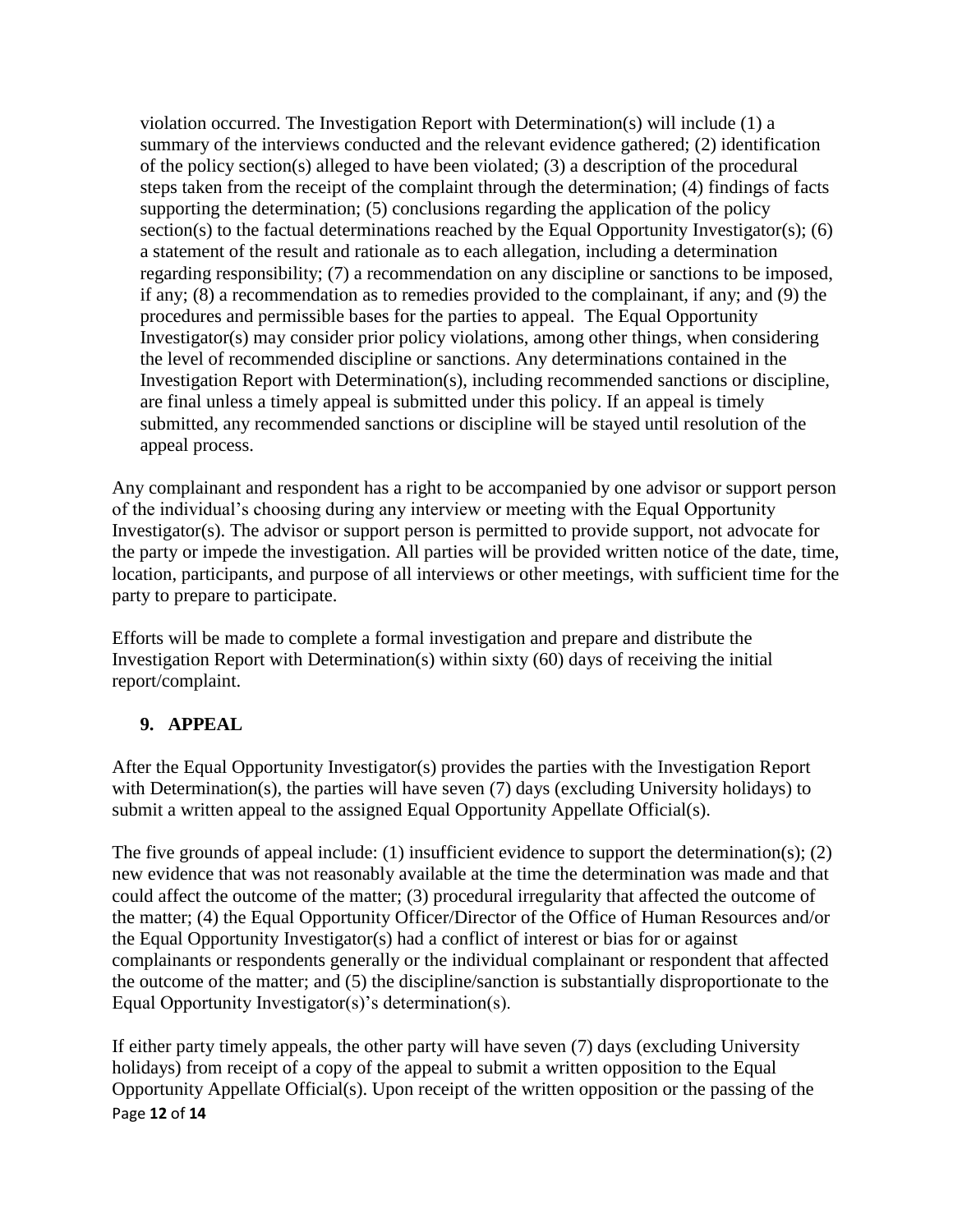timeframe allowed to submit a written opposition, the Equal Opportunity Appellate Official(s) will consider the appeal and will issue a "Decision on Appeal" within fourteen (14) days.

The Equal Opportunity Appellate Official(s) has the authority to determine that appeal criteria has not been met, affirm the determination(s), reverse the determination(s), remand the matter back to the same or a new Equal Opportunity Investigator(s) to consider additional evidence or remedy a procedural error, or alter the recommended discipline/sanctions. Any Decision on Appeal will be simultaneously issued in writing to both parties and is final.

## **10. TIMEFRAMES**

All of the timeframes set forth above may be extended by a showing of good cause. Any party's request for an extension of time must be submitted to the Equal Opportunity Officer/Director of the Office of Human Resources and may be granted or denied in the Equal Opportunity Officer/Director of the Office of Human Resources' sole discretion.

All parties involved will be promptly notified of any time extension or delay and provided the reason(s) for the extension or delay. Good cause may include, but is not limited to, the absence of a party, a party's advisor, or a witness; concurrent law enforcement activity; or the need for language assistance or accommodation of disabilities.

# **11. HUMAN RESOURCES PROCESS FOR COMPLAINTS AGAINST EMPLOYEES**

In situations where the respondent is not a student (i.e. the respondent is an employee or person other than a student over whom the University has significant control), the Equal Opportunity Officer/Director of Human Resources may conduct the investigation and issue determinations using some or all of the steps of the informal or formal processes and other resources set forth above, as the Equal Opportunity Officer/Director of Human Resources deems appropriate in their sole discretion. The Equal Opportunity Officer/Director of Human Resources may delegate some or all of their investigatory and determination responsibilities to another person with proper training subject to the approval by the University's Vice President of Compliance Risk and Legal Affairs.

## **12. POSSIBLE DISCIPLINE/SANCTION(S)**

If it is determined that an employee of the University has engaged in conduct in violation of this policy, the employee will be promptly disciplined, up to and potentially including termination of employment, depending on the seriousness of the offense and individual circumstances. Possible sanctions and corrective actions include, but are not limited to, discrimination or harassment education, counseling, reassignment, no contact orders, demotion, suspension, nonreappointment, and termination from employment.

Page **13** of **14** If it is determined that a student has engaged in conduct in violation of this policy, the student will be promptly disciplined with penalties up to and including suspension or dismissal from the University. Other sanctions include, but are not limited to, disciplinary warning, disciplinary probation, disciplinary probation with restrictions, no contact orders, fines, restitution,